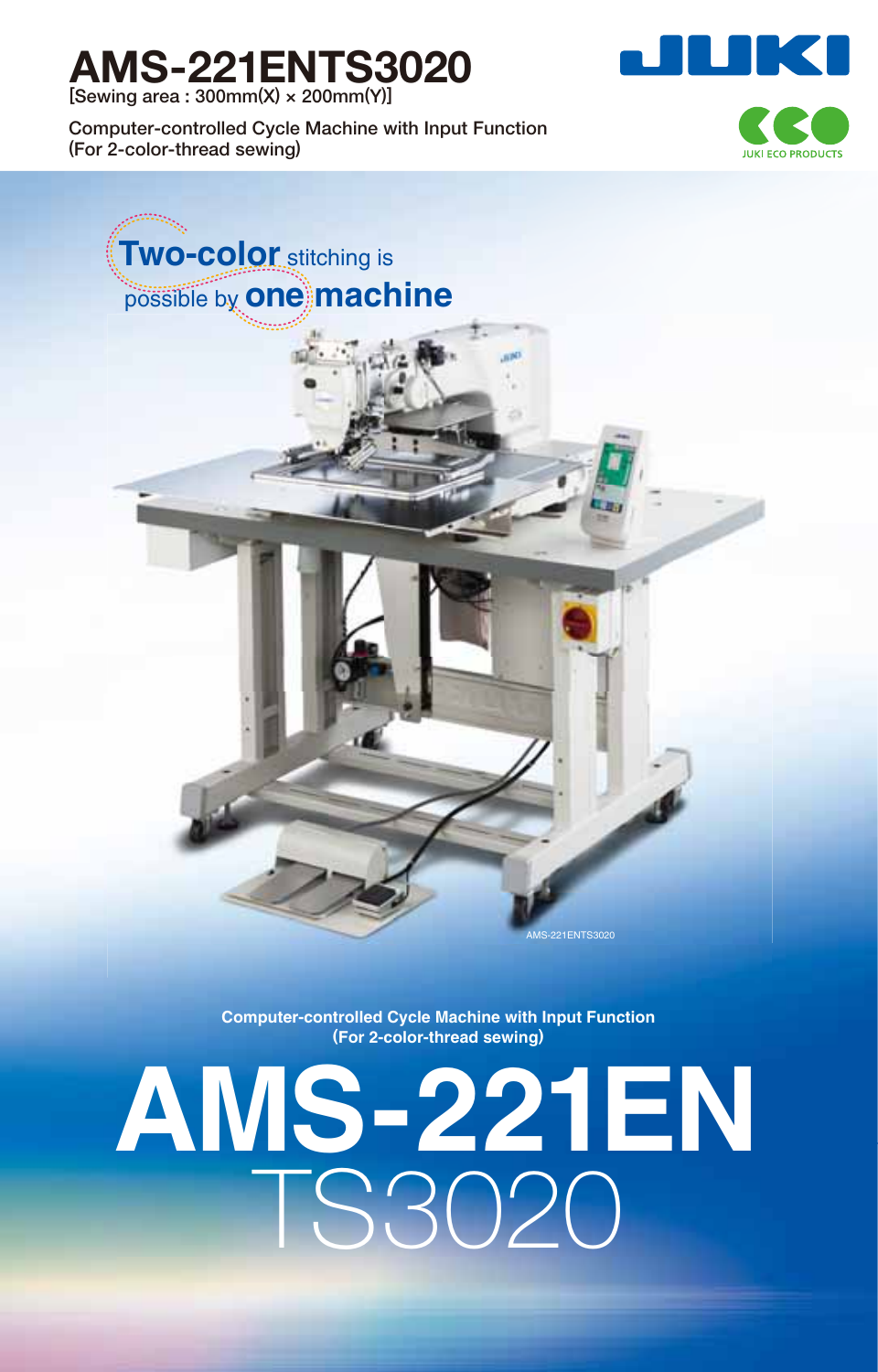• The sewing machine is provided with the wiper-returning detection sensor. It works to cause an error in case of needle thread trimming failure to prevent thread entanglement after the occurrence of the error. In addition, the sewing machine is provided with two optical sensors which respectively work to detect the flow of the two threads. This ensures highly-accurate thread breakage detection.



| <b>Needle numbers and corresponding gauges</b> |                                     |                                |                                  |                         |                                  |              |                                  |  |
|------------------------------------------------|-------------------------------------|--------------------------------|----------------------------------|-------------------------|----------------------------------|--------------|----------------------------------|--|
| <b>Needle</b>                                  | Needle hole quide                   |                                | Intermediate presser             |                         | Inner hook presser               |              | <b>Shuttle hook</b>              |  |
| <b>Number</b>                                  | Part No.                            | <b>Needle hole</b><br>diameter | Part No.                         | Needle hole<br>diameter | Part No.                         | Needle quide | Part No.                         |  |
| #14 ~ #18                                      | B242621000B<br>(Standard equipment) | $\phi$ 2.0                     | 40140277<br>(Standard equipment) | $\phi$ 1.8              | 14103352<br>(Standard equipment) | l.3mm        | 40061991<br>(Standard equipment) |  |
| #18 ~ #20                                      | B242621000D                         | $\phi$ 2.4                     |                                  |                         |                                  |              |                                  |  |
|                                                | B242621000F                         | $\phi$ 3.0                     |                                  |                         |                                  |              |                                  |  |

#### **The large-sized liquid crystal touch panel, which has been developed to ensure ease of operation, dramatically increases efficiency in edit work.**

The IP-420 touch panel offers market-proven ease of operation. It is provided with a wide screen and programmable functions. Data can be input/edited while visually checking the needle movement. The color LCD unit displays sewing data such as stitch shape, needle thread tension, enlargement/reduction ratio, sewing speed and the number of stitches at a glance.

• In the case where a needle-bar changeover command is entered into a sewing pattern, the sewing machine will stop at the command position, automatically change over the needle bar and re-start sewing over the needle bar and re-start sewing with the second color thread (second kind of thread).



#### **Safety mechanism**

#### **Operation panel provided with programmable functions IP-420 (provided as standard)**

#### **Needle numbers and corresponding gauges**

The memory storage capability of the main body of the sewing machine has been dramatically enhanced. Now the USB-ready main body of the sewing machine uses many different kinds of media. In addition to the Compact Flash card, the main body of the sewing machine is provided as

• The sewing machine is provided with a thread presser mechanism which clamps the thread of the inactive needle under the thread take-up lever to prevent the thread from slipping out of the needle eyelet when the thread take-up lever is operating.



standard with a USB connector. Now, data can be input/output to/from various kinds of media (SD (Secure Digital Card), CF (Compact Flash), SM (Smart Media), FD (floppy disks) etc.) by means of a USB thumb device and a card reader.



#### **Two-color stitching is possible by changing over the needle bar.**

• The needle-bar changeover speed is the fastest in the world which reduces the loss of cycle time at the time of needle-bar changeover, thereby increasing the productivity.

#### **Thread retaining mechanism which clamps the thread without fail**

• The sewing operator can check the color of thread which is used with the operation panel.

For the needle thread changeover function, this sewing machine is provided with a needle thread suction and clamp mechanism which is not found on competitors' sewing machines. The needle thread suction and clamp mechanism clamps the thread of the needle which is at rest to prevent it from being caught by the needle which is being used for sewing. In this way, the mechanism prevents entanglement of the two threads without fail. This mechanism is also effective in preventing slip-off of the thread at the beginning of sewing.



### **Two-color** stitching is possible by **one machine**

- Previously, sewing a sewing product with two kinds of thread which are different in color required the operator to change the sewing thread or to re-place the sewing product on a different sewing machine. This latest model sewing machine is able to perform sewing with two different-in-color threads (i.e., two kinds) simply by placing the sewing product on this sewing machine once. This helps significantly reduce the operator's operating time. Furthermore, possible subtle differences in position of the sewing product which can be caused by re-placing it on a different sewing machine are eliminated, thereby improving and/or stabilizing the seam quality.
- Needle bar switching speed is very fast.

#### **Needle-bar changeover speed is fast.**

#### **Thread presser mechanism**

#### **The operating time is reduced**

#### **OPTION**

| <b>Description</b>                                                            | Part No.                   | <b>Feature</b>                                                                                                                                          |  |  |
|-------------------------------------------------------------------------------|----------------------------|---------------------------------------------------------------------------------------------------------------------------------------------------------|--|--|
| Programming software<br>for computer-controlled sewing machines<br>PM-1 Ver.3 |                            | Thread color change command can be input thro<br>body of the sewing machine or through the PM-1<br>two-color stitching. Other operability/workability f |  |  |
| Needle cooler asm.                                                            | 40035692                   |                                                                                                                                                         |  |  |
| Screw                                                                         | SL6051292TN ×1pcs.         | It blows air on the needle to prevent thread breal                                                                                                      |  |  |
| Washer                                                                        | WP0612516SD $\times$ 1pcs. |                                                                                                                                                         |  |  |
| Bar-code reader                                                               | 40089238                   | So as to prevent any accidents that may be caus<br>match a program, a program which matches the<br>reading the bar-code.                                |  |  |
| Felt tension thread quard                                                     |                            | In case of using ethylene oil                                                                                                                           |  |  |
| Tension thread quard                                                          | 40141047                   |                                                                                                                                                         |  |  |
| Felt                                                                          | B1131528000                |                                                                                                                                                         |  |  |



JUKI

Id can be input through the operation panel of the main through the PM-1 to enable creation of sewing data on rability/workability follows that of the AMS223EN Series.

revent thread breakage due to heat.

ts that may be caused when the feeding frame does not which matches the feeding frame can be invoked by

**This machine (AMS221ENTS) for two-color stitching has been developed to enable two-color stitching (with two kinds of thread which are different in color)**

**The different process is required to change the thread in the case two different-in-color threads are used for sewing. The new model AMS221ENTS3020 is able to perform sewing using two different-in-color threads only by placing the sewing product on this sewing machine once.**

**Possible difference in position of the sewing product which can be caused by re-placing it on the sewing machine in a different process is eliminated, thereby increasing the productivity. It is suitable for sports shoes, bags and car seats such as the topstitch and parts sewing, etc.** 

**The sewing operator can check the color of thread which is used with the operation panel.**

## **AMS-221EN** TS3020